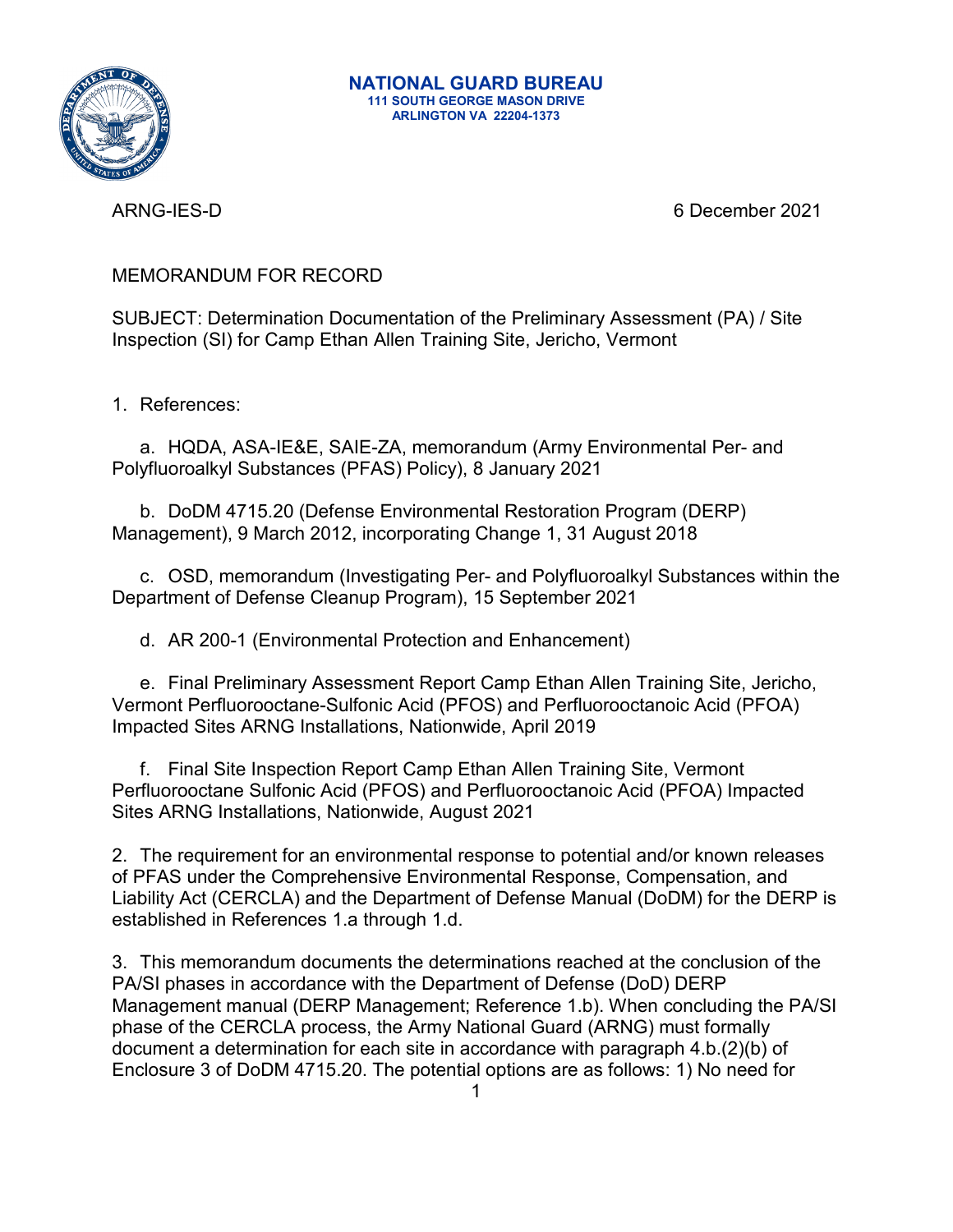ARNG-IES-D

SUBJECT: Determination Documentation of the Preliminary Assessment (PA) / Site Inspection (SI) for Camp Ethan Allen Training Site, Jericho, Vermont

action; 2) Need for a removal action, but not a remedial action; or, 3) Need for Remedial Investigation (RI)/Feasibility Study (FS). This Technical Memorandum documents the ARNG's determination related to the PFAS PA/SI at Camp Ethan Allen Training Site, Vermont. The need for a RI is based upon the following media-specific risk screening levels, as directed by the Assistant Secretary of Defense for Sustainment (Reference 1.c): Groundwater: PFOS: 40 nanograms per liter (ng/L) (40 parts per trillion (ppt)), PFOA: 40 ng/L (40 ppt), PFBS: 600 ng/L (600 ppt); Soil: PFOS: 130 micrograms per kilogram (μg/kg), PFOA: 130 μg/kg, PFBS: 1,900 μg/kg.

4. The PFAS Preliminary Assessment at Camp Ethan Allen Training Site, VT, finalized in April 2019, Reference 1.e, concluded further inspection is warranted at one Area of Interest (AOI) due to potential release(s) of PFAS to the environment from the use or storage of PFAS-containing materials, such as Aqueous Film Forming Foam (AFFF) or waxes associated with the Biathlon facility at Camp Ethan Allen.

5. The PFAS Site Inspection at Camp Ethan Allen Training Site, finalized in August 2021, Reference 1.f, concluded that further inspection under CERCLA is not warranted at the one area of interest (AOI) due to concentrations of PFOA, PFOS or PFBS in groundwater and soils below the Office of the Secretary of Defense (OSD) screening values in Reference 1.c. Concentrations of PFAS equal to or exceeding the screening levels established by OSD in Reference 1.c were not found at the one AOI. It should be noted that the drinking water well, co-located with this one AOI and associated with the Camp Ethan Allen biathlon facility has PFOS/PFOA concentrations that exceed the state of Vermont's drinking water values and has been taken out of service.

6. The determination for NFA, progressing to RI, or implementing a Time-Critical Removal Action (TCRA) is made independently for each of the AOIs at the subject facility based on the data collected during the SI.

7. Army National Guard Installations and Environment Division, Environmental Cleanup and Restoration Branch (ARNG G-9) hereby confirms the recommendations from the SI by formalizing the following decision(s) for each AOI at Camp Ethan Allen, VT LA:

a. AOI 1, Biathlon Facility: No further action.

8. Appropriate coordination regarding this determination has occurred between ARNG-Office of General Counsel (OGC) and ARNG G-9.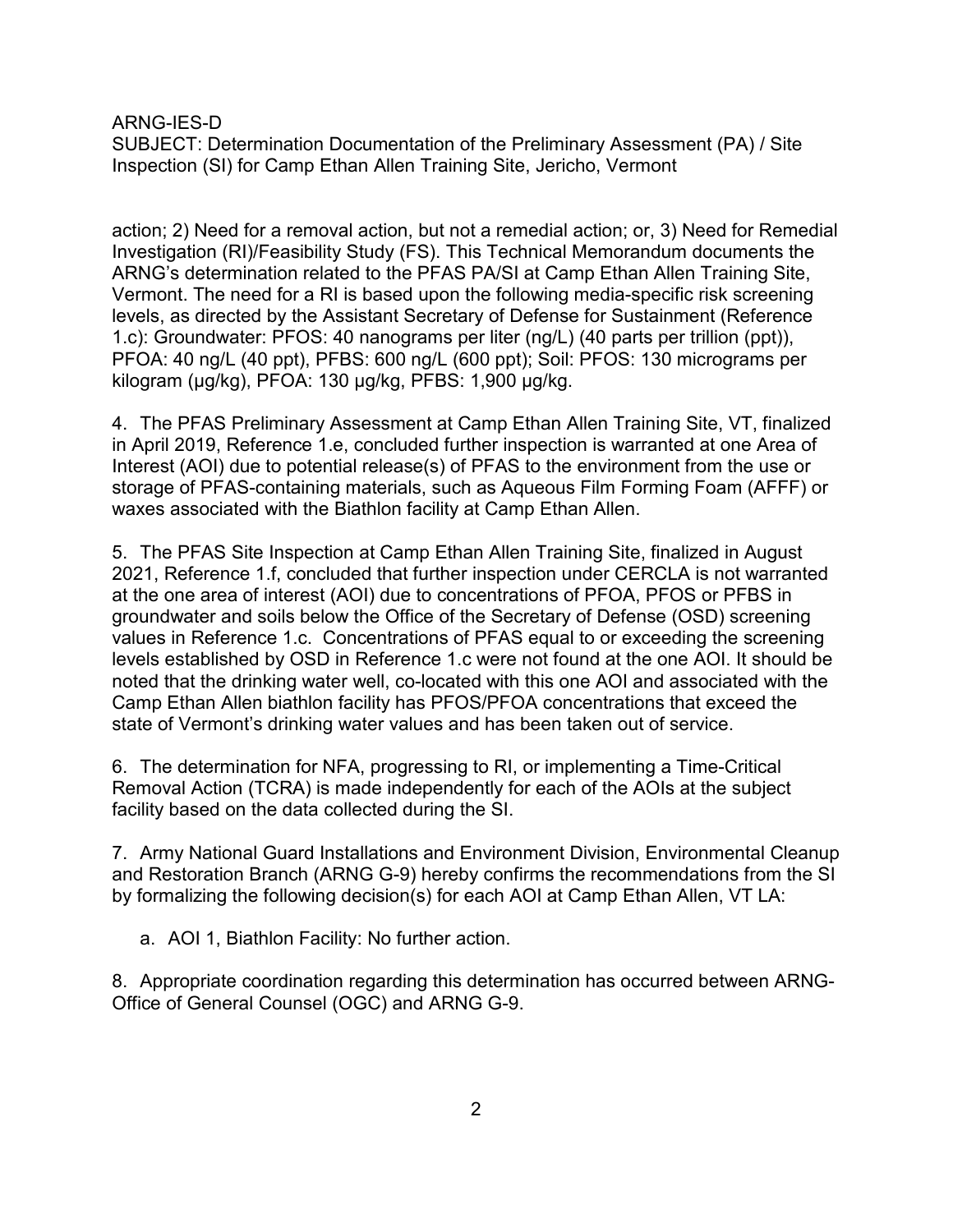ARNG-IES-D

SUBJECT: Determination Documentation of the Preliminary Assessment (PA) / Site Inspection (SI) for Camp Ethan Allen Training Site, Jericho, Vermont

9. The point of contact for this action is Mr. David Connolly, PFAS Program Manager, [david.m.connolly8.civ@mail.mil,](mailto:david.m.connolly8.civ@mail.mil) or 703-607-7589.

> LAFAVE.THOMAS. Digitally signed by<br>LAFAVE.THOMAS. LAFAVE.THOMAS.KARL.10963290 KARL.1096329047<sup>47</sup><br>Date: 2021.12.13 13:08:14 -05'00'

Encl THOMAS K. LAFAVE Lieutenant Colonel, U.S Army Chief, Cleanup and Restoration G-9, Army National Guard